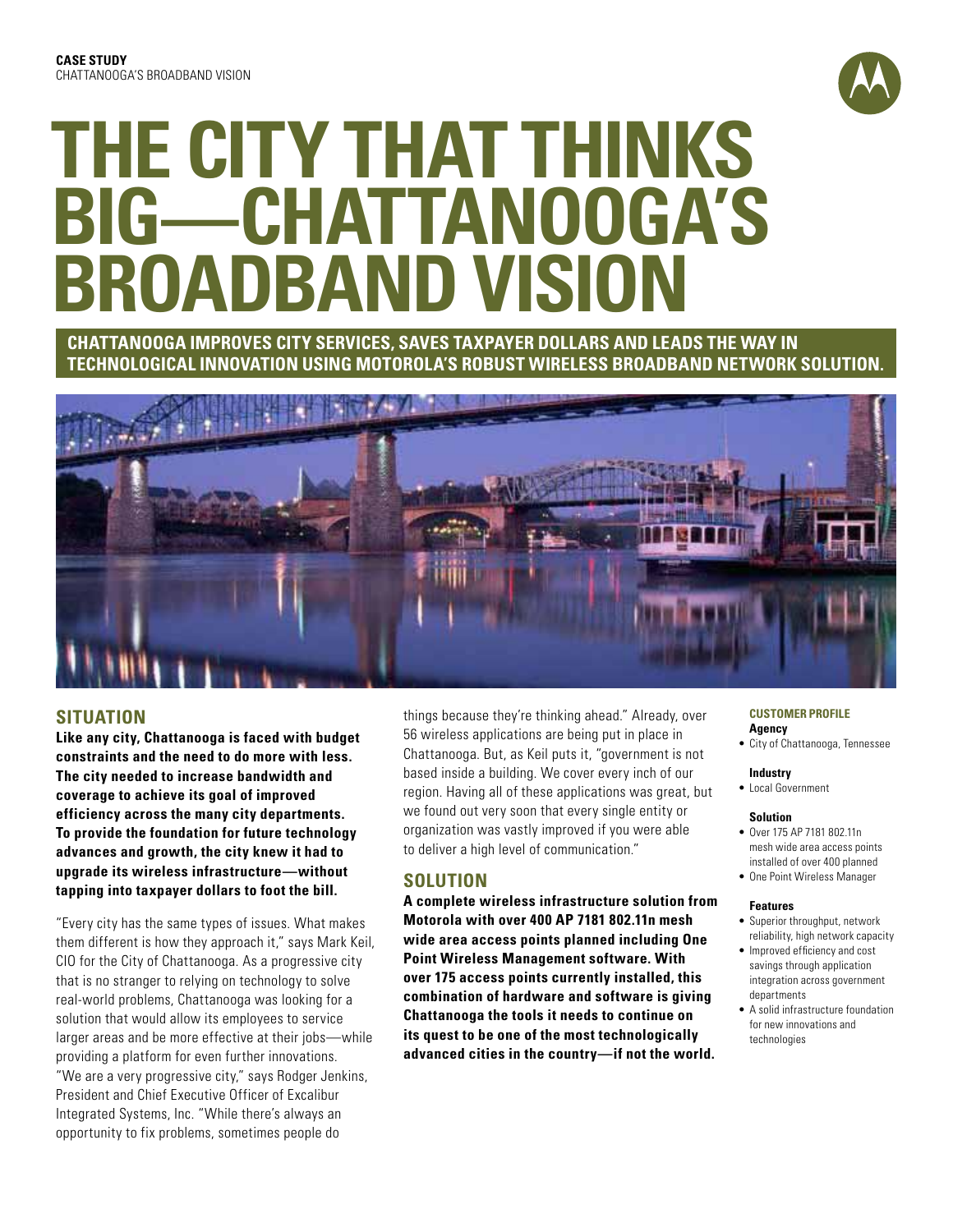The City of Chattanooga worked with Excalibur Integrated Systems, Inc. over several years before identifying the right solution to meet its tough requirements, and its perseverance paid off. Jenkins comments on the process, "We interviewed a lot of cities, we visited them, put a project plan together—and then we honed in on the best technology to use." With the new Motorola mesh network in place, city employees can instantly access data, video and voice communications from wherever they may be in the region. "The quality has been good and we've been exceptionally pleased with the throughput and the distance that we're getting out of it," reports Jenkins.

**"The combination of the fiber backbone and the wireless mesh gives our city an infrastructure capable of providing something truly remarkable and efficient, making our vision a reality."**  Ron Littlefield, Mayor, City of Chattanooga

## **RESULT**

**The City of Chattanooga has experienced increased efficiency in every department that's using the new wireless network, leading to higher productivity, lowered crime rates and impressive cost savings. Additionally, Chattanooga's recent technological advances contribute to its growing reputation as a tech-savvy city and are attracting new businesses—and jobs—to the area.**

Chattanooga is reaping the benefits of its new mesh infrastructure but some of these gains can be hard to quantify. Keil explains, "When you're operating a city, ROI can't just be about how much money you saved. ROI could also come in the form of a saved life." Video surveillance, for example, provides officers with knowledge of what's occurring during a crime, so they have a better understanding of what type of situation they may be walking into. The city is up and running, deploying over 56 applications using the wireless network, but Keil knows that this is just the tip of the iceberg. "We had great applications before the mesh, but it's like we were driving 60 miles per hour. Now, we're doing 120 miles per hour because we're no longer thinking about what kind of infrastructure we need to support these applications. Our wireless made it so that bandwidth is no longer a bottleneck to the deployment of innovation."

## **Chattanooga: A Progressive City With an Eye on Technology**

With a visionary Mayor and a driven Chief of Staff, Chattanooga has embraced communications technology with open arms. This paradigm shift landed the city on the Intelligent Community Forum's short list of Intelligent Cities in 2011. "If you're going to be in the top seven cities in the world, you have to have something distinctive about you," said Keil. "And, I believe we showed them that the key to a smart city is smart government."

The city's unique approach to addressing problems with technology has won the buy-in from both municipal employees and citizens. By illustrating the real-world benefits of new technology, the city helped employees and citizens understand what it will mean for them, gaining their support. In terms of city employees, Keil states, "We challenge our people to think about what problems they have or what they want solved, rather than focusing on technology. We ask them to think about the purpose of what they want in their mission, and we solve it with innovation."

# **ONE NETWORK, MANY USES**

Right now, the City of Chattanooga's network supports over 56 different wireless applications across the city's departments. "The city is amplifying and expanding its services by doing things smarter and faster rather than throwing more people at the problem," says Jenkins. Police officers are using the technology for video surveillance, ID verification and to testify in court while out on the street. Building inspectors are using the mesh network to access plans and to file reports. Fire personnel can now tell where caustic chemicals are located inside buildings before going inside. Interoperability has been achieved in a region-wide Homeland Security radio system that spans state lines. The list goes on and on—and continues to grow. Jenkins concludes, "The city's employees have been encouraged to reach out and find new ways to use the system better to gain efficiency."

## **THE INVESTMENT IS PAYING OFF**

"From an economic point of view, there's no doubt the new technology had an impact," says Jenkins. There are many examples of this. After analyzing the time savings afforded by the new wireless capabilities, the city feels it's achieved the equivalent of putting 18 new officers on the street—and this is because officers can now handle many of their administrative duties while on the street, away from their desk. By taking advantage of the mesh system to eliminate the need



**"With the mesh network it's fascinating to see that you have the city acting very innovatively to roll out lots of different applications."** 

J. Ed Marston, Chamber of Commerce, City of Chattanooga



Mesh access points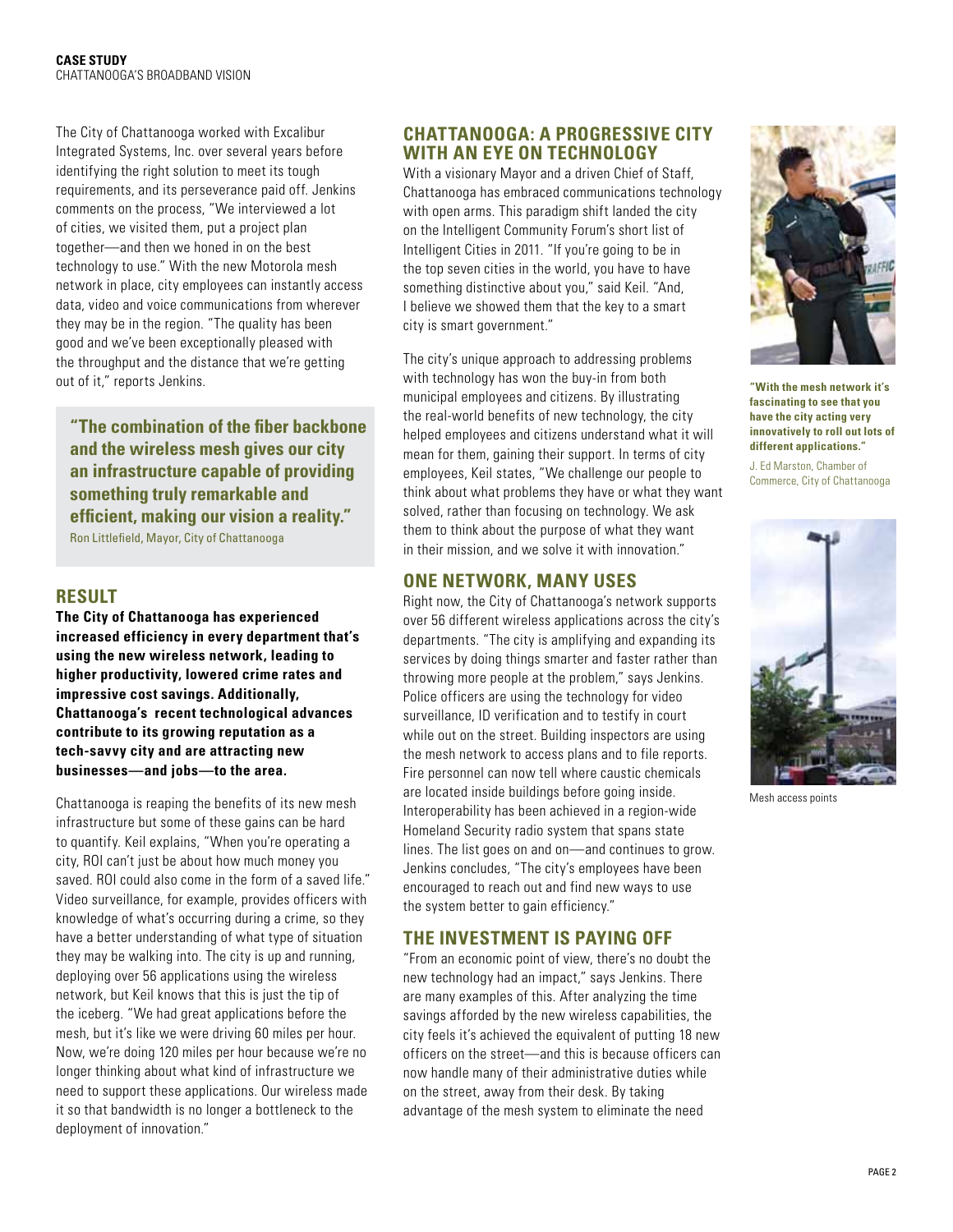to physically wire each of the city's traffic control units, Chattanooga has been able to cut the costs of its new traffic incident management system by at least half. And, by hooking up every street light in the city to the mesh network, studies show the city will save over a million a year in tax dollars.

While these cost savings are significant, other factors contribute to ROI as well. Keil explains, "Certainly we need to figure out ways to save money, but there are other aspects to consider such as reduced crime rates or improved safety for firemen. These are things that cities deal with every day and we're finding that technology can help solve these issues." In one test case scenario, police officers were sent out with 17 warrants. Thanks to improved communications, the team was able to make 35 arrests, more than doubling their productivity. Another example? The city had its police department monitor the surveillance cameras at a local park. Within a week, a murder suspect was caught, a stolen vehicle was brought in and two illegal weapons were taken off the street. All of this proves that not only is the new wireless network improving productivity and efficiency, it's also promoting a safer community.



## **Chattanooga's Choice: Motorola**

After years of studying other cities' wireless solutions and building a business plan, Chattanooga was ready to purchase equipment with the guidance of the team at Excalibur Integrated Systems, Inc. "Chattanooga was looking for a vendor who had a sustainable business model—a larger, stable company," said Jenkins. "We knew it would be at least five or six years before we could move to new technology, so long-term sustainability was important." That left two players on the board, but in the end, the city went with Motorola's mesh solution.

"Motorola had just released the AP 7181 when we first met. We realized really quickly that this product was exactly what we were looking for and that we could build on it," said Jenkins. Keil adds, "Motorola had newer technology than other vendors. The solution from Motorola also had built-in smarts, and didn't require people smarts. We needed a solution that wouldn't be hard to implement—but would meet hard technical requirements."

So far, the city has been impressed with the reliability of the network. "I don't want to jinx it, but it's almost scary because we've had no failures up to this point," said Keil. He also said that even though a tornado ripped through the area leaving many without power for weeks, none of the AP 7181 units came off their poles or sustained any damage from rain or wind a testament to the equipment's physical quality.

## **CREATIVE FINANCING**

"The City of Chattanooga—particularly its Chief of Staff—has been ingenious about funding this project. If you look at putting a mesh network inside of the City of Chattanooga and doing it right, you may be talking about a \$15 to \$25 million dollar project. It is a big project. Most cities don't have that kind of money lying around," said Jenkins. Ultimately, the city was able to fund the project through a combination of Federal grants and savings gleaned from the efficiencies gained from the new network.

When it came time to apply for various government grants—the Homeland Security grant, the Smart Grid grant and the Department of Energy grant to name a few—the city made sure to include the wireless infrastructure in its proposals. This allowed Chattanooga to procure the lion's share of the project's funding. The city was also able to put the budget dollars saved from its traffic incident management system towards the new technology. And, since police officers and other mobile city employees would no longer need cellular air cards in their vehicles, the dollars set aside for that cost were also used toward the network infrastructure.

Selling the solution to key stakeholders didn't hurt, either. "What's the purpose of a new solution? Why are we doing it? By taking the rationale down to this common denominator, we've made it easier to fund new technologies by going to multiple sources and generating excitement around the project," explains Keil.



Mesh access points